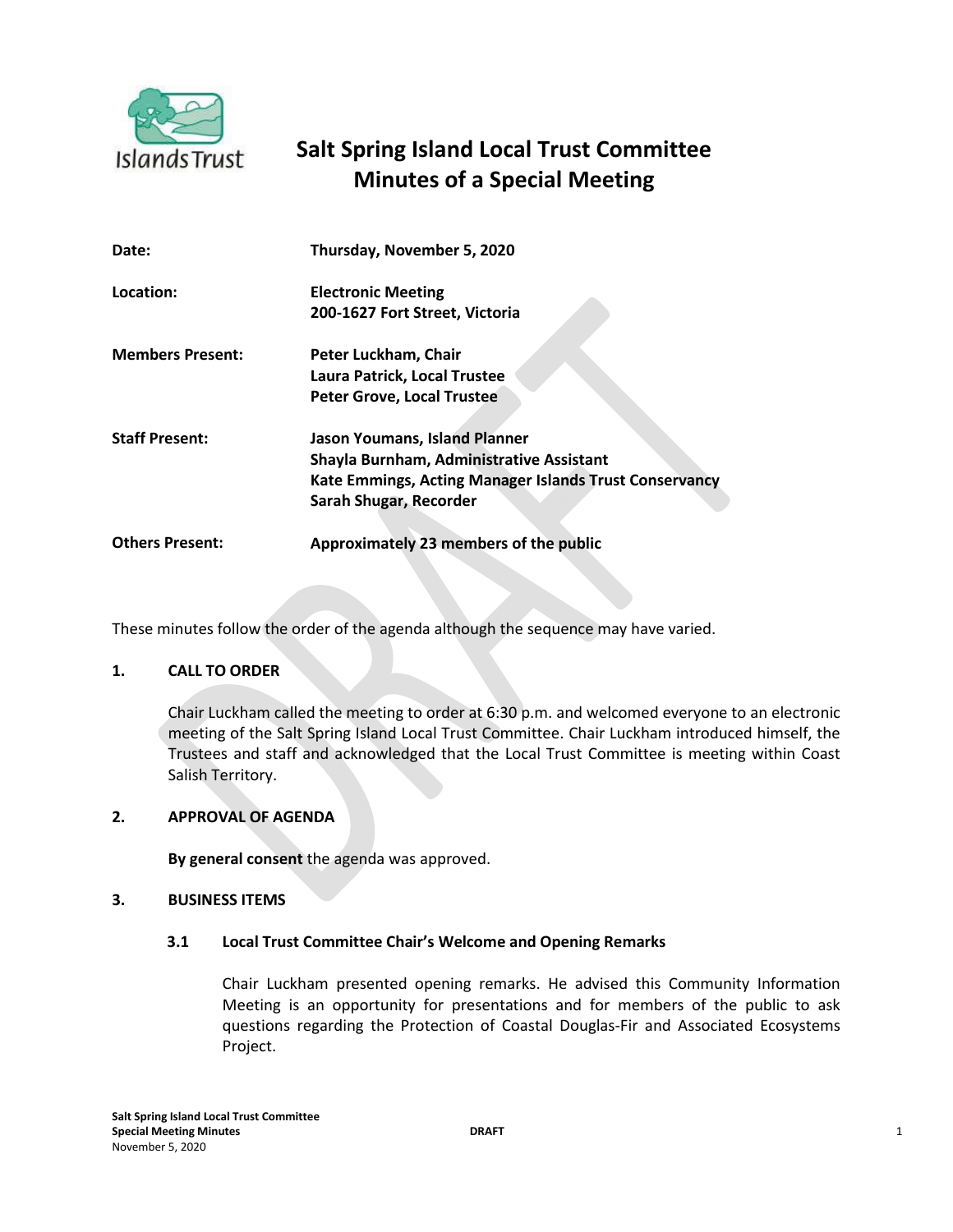## **3.2 Planner Presentation on the Protection of Coastal Douglas-Fir and Associated Ecosystems Project**

Planner Youmans presented an overview of the Protection of Coastal Douglas-Fir and Associated Ecosystems Project. He reported a Science working group is meeting to assess whether present data and mapping is a sufficient base on which to build this project or whether more is required. The Salt Spring Island Local Trust Committee has signed a contract with the Ecological Research Network to develop communication materials describing the link between Coastal Douglas-Fir ecosystem protection and biodiversity, freshwater sustainability, wildfire risk reduction and carbon capture and sequestration. Next steps include a community survey and a Salt Spring Island Advisory Planning Commission workshop regarding preferred approaches to Coastal Douglas-Fir ecosystem protection.

#### **3.3 Guest Speakers**

3.3.1 Darryn McMonkey, British Columbia Douglas-Fir Conservation Partnership

Kate Emmings presented a PowerPoint presentation entitled "BC's Imperiled Coastal Douglas-Fir Ecosystems" prepared by the Coastal Douglas–Fir and Associated Ecosystems Partnership.

3.3.2 Jemma Green, Islands Trust Conservancy

Kate Emmings presented a PowerPoint presentation entitled "Coastal Douglas-Fir Ecosystems on Salt Spring Island".

#### **3.4 Town Hall**

The town hall opened at 7:49 p.m.

A member of the public expressed appreciation for the presentations and asked if the presentation slides will be available to the public. The member of the public asked if Kate Emmings has studied forest regeneration on Salt Spring Island. Chair Luckham noted a recording of the meeting will be available on the Islands Trust website and it was noted members of the public are welcome to contact staff for a copy of the presentation slides. Kate Emmings reported mapping updates have not identified forest regeneration although it is anticipated that there are a number of younger forests that are on the cusp of being classified as more mature forests. The forest structure including decaying trees, fallen logs, and large woody debris that provide homes for species are all considered when classifying forests. She reported Island residents are working to restore young forests into a more mature phase and there are management techniques such as removal of some tree species that can accelerate the advancement of young forest plantations into an older forest class.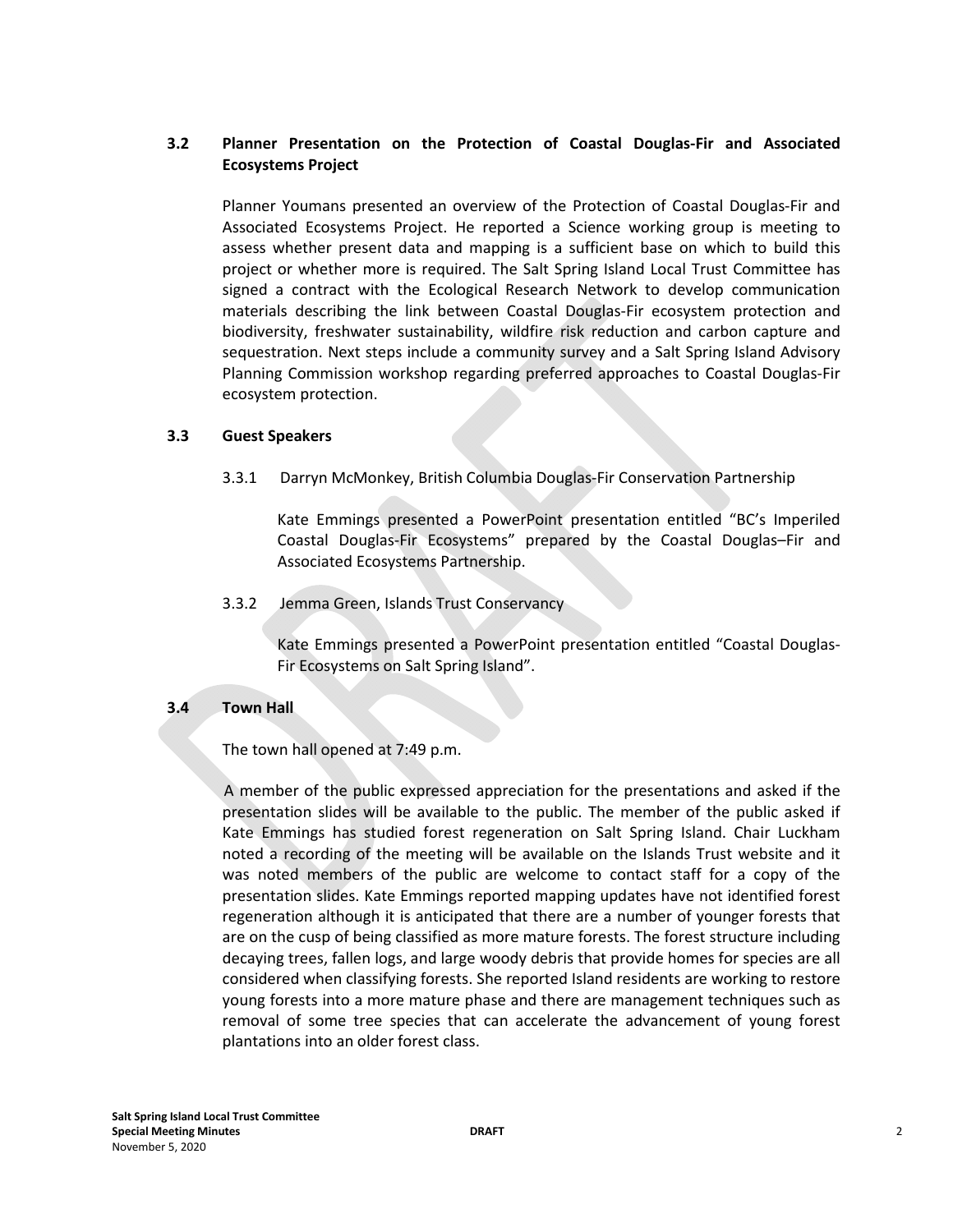A member of the public expressed appreciation for the presentations and spoke to the interconnectedness of ecosystems.

A member of the public asked if Trustees could speak to what a model Development Permit Area (DPA) for Coastal Douglas-Fir ecosystem protection would look like.

Trustee Patrick reported the Regional Planning Committee is developing model guidelines for a Development Permit Area that would be based on the Coastal Douglas-Fir (CDF) contiguous mapping. Kate Emmings reported the CDF contiguous mapping was completed in March 2020 and the next steps include Local Trust Committees considering how the mapping can be used in each Trust Area. Chair Luckham requested Planner Youmans to define what a Development Permit Area (DPA) is. Planner Youmans reported a DPA is a geographic area that has been identified as having particular value to the community. Each DPA has a set of guidelines that need to be met when development is taking place within the DPA. He noted that not all types of development trigger the need for a Development Variance Permit. There would be a robust conversation regarding what types of activity would be exempt from the DPA guidelines if a DPA for CDF ecosystem protection is developed.

A member of the public expressed concern regarding Trustee Grove's opening remarks that stated 70% of Salt Spring Island could be clear cut tomorrow and noted that statement as fear mongering. The member of the public asked for clarification regarding the statement that the intention of the Coastal Douglas-Fir project is not to stop logging activity. Trustee Grove advised it is his understanding that 70% of Salt Spring Island could be logged and added that logging activity should be managed. The member of the public asked whether selective logging could be used in mature forests within the land conservancy areas on Salt Spring Island. Kate Emmings reported selective logging is not beneficial to mature forests. She reported selective logging can provide ecological advancement in 40-80 year old young forests as it encourages diversity of species. The Islands Trust Conservancy would only consider selective logging in Islands Trust Conservancy owned forests that are in a restoration process. There has been recent selective logging conducted in an Islands Trust Conservancy forest plantation on Galiano Island to diversify species and improve the health of the forest.

A member of the public asked for clarification regarding how the public will be able to participate in the Protection of Coastal Douglas-Fir and Associated Ecosystems project. Planner Youmans reported notifications will be posted on the Salt Spring Exchange and in the Gulf Islands Driftwood newspaper. The Salt Spring Island Local Trust Committee (SSILTC) will discuss next steps at the next Regular Meeting scheduled on November 10, 2020. It was noted the SSILTC welcomes all voices to the discussion and the intention is to hear the broad range of concerns to inform the best benefit to the community.

Chair Luckham thanked everyone for attending the meeting and noted the meeting recording will be available on the Islands Trust website. He spoke to the challenges of the electronic meeting format and encouraged members of the public to write to the